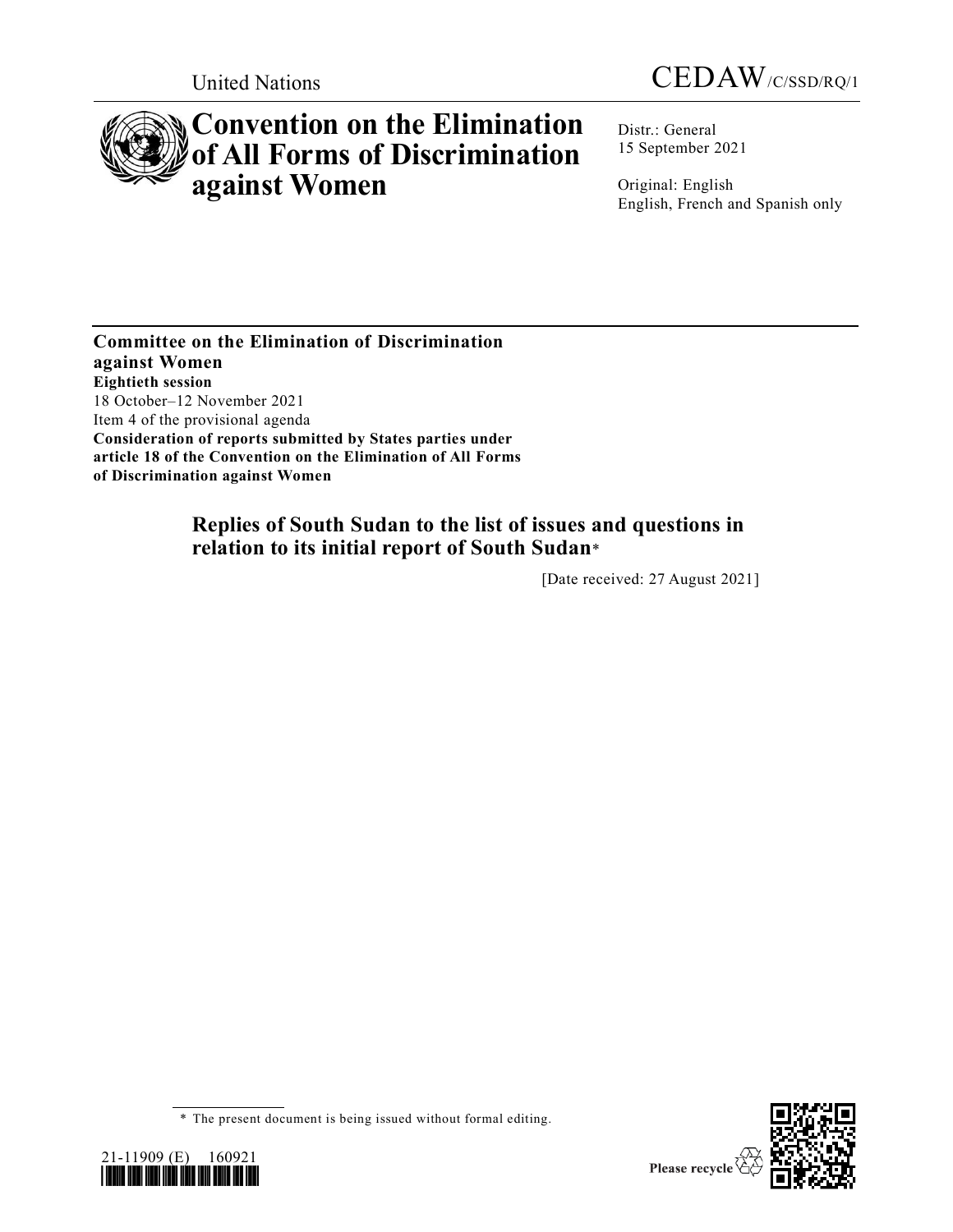## **General context**

1. Please indicate whether the State party envisages adopting or has adopted any strategy to address the impact of the continued political, economic, security and social instability on the lives of women and girls, including their protection from genderbased violence and the provision of humanitarian assistance and basic services, particularly for women and girls living in areas affected by localized armed conflict and those who are internally displaced.

#### **Response**

2. The Republic of South Sudan in efforts to improve political, economic, security and social instability for women and girls in the country, particularly in the areas affected by war has put in place the following policies and strategies:

- i. National Gender Policy and Strategic Plan, (2013–2018);
- ii. Child Act, 2008;
- iii. The Child Act 2008,
- iv. South Sudan National Action Plan for UN Security Council Resolution (1325), 2015–2020;
- v. Disability Policy and Inclusion, 2014;
- vi. Social Protection Policy, 2015;
- vii. Girls Education Policy, 2012;
- viii. Children without Appropriate Parental Care Policy, 2019;
- ix. Strategic National Action Plan to End Child Marriage, 2017–2030;
- x. National Elections Policy, 2009;
- xi. South Sudan National Action Plan 2015–2020;
- xii. Inclusive Disability Policy 2015;
- xiii. Local government Act 2009;
- xiv. Prison Act 2011;
- xv. Education Policy.

3. Please explain the concrete measures taken, and their impact, in addressing the loss of life among civilians, including women and girls, the high level of violence, particularly in the context of cattle raiding, arbitrary arrest and detention, acute food insecurity and starvation, the recruitment and use of children, including girls, by armed groups and how the lack of services, such as potable water, housing, infrastructure, health services and education, particularly in rural areas, continue to violate the rights of women and girls.

#### **Response**

4. The concrete measures taken in addressing challenges faced by civilians, especially women and girls on Arbitrary arrest and detention, the Government has put in place an oversight and prosecutor body in the National Security Service, the South Sudan Peoples' Defence Forces and South Sudan National Police Service, and South Sudan National Prisons Service, to address issues of arbitrary arrest and detention.

5. On acute food insecurity and starvation.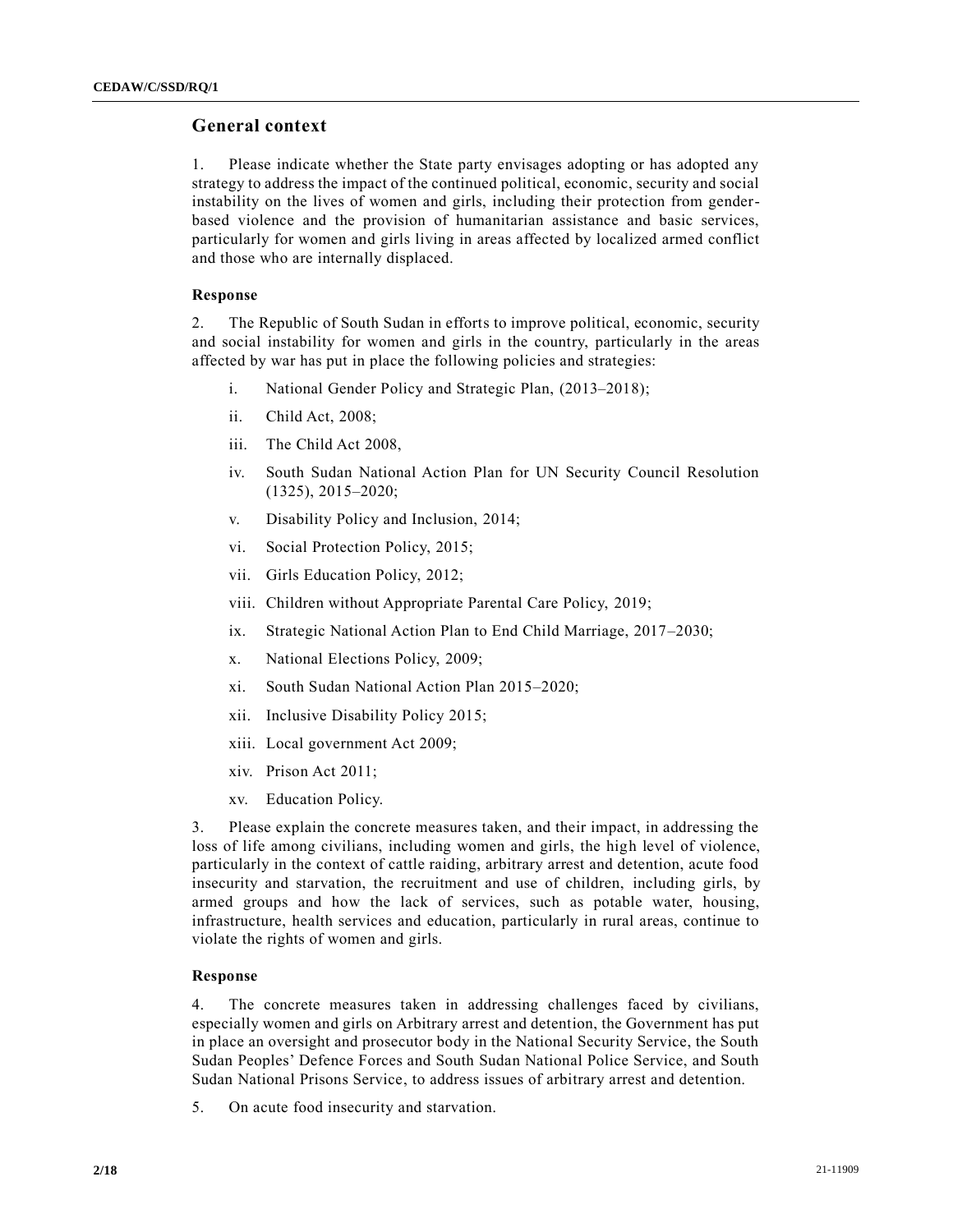6. On recruitment of children, the Government has formulated various policies and programmes which stipulates concrete rules and regulations for voluntary recruitment into the national armed forces and organized forces. The age for recruitment is 18 years. Voluntary recruits have to present themselves with the following documentation and receive due attention: valid national identification card; the recruits are fully informed of their duties in the military service and possible impact. The SPLA Act (2009) states under Section 22 on the eligibility for enrolment that a person can only be enrolled into the forces from age 18 onwards, has no criminal record and has attained basic education and not be less than secondary education in the case of officer cadets. In 2018 the Government with support from international partners provided services to improve conditions for detainees by visiting 3,779 detainees; improved living conditions for 3,388 detainees in 13 places of detention; access to health care implementing preventive and curative measures against malnutrition for more than 2,239 detainees in 6 central prisons in the country. The Government also with support from international partners reunified 4,409 children separated with their families through phone calls.

7. On cattle raiding, the Government has deployed a joined security forces made up of the Army, police and national security to Warrap, Lakes and Unity States respectively, to act as buffer and deterrence for protection of civilians in those areas.

8. It is also worth mentioning that in 2019, the local governments of the defunct 32 States established a "Northern Corridor Initiative" between the bordering communities of Twic, Ruweng, Northern Liech, Gogrial and Tonj respectively, which was key in restoring relative peace and stability along their shared borderlines and communities. To boost that initiative, the Defence sector embarked on deploying four military brigades with key activities and mission including patrolling, and monitoring the hotspots, provision of support to the local government in the affected areas, disarmament exercises, and prevention of holdout armed opposition from taking advantage of the rustling or encroaching into those areas. This pointed out, there are still a lot to be done in order to mitigate and hopefully discourage cattle-rustling in the country.

9. On acute food insecurity, the Government in collaboration with development partners, developed an agricultural master plan in the Ministry of Agriculture which include food and nutrition security. The Boma Health Initiative of the Ministry of Health provides primary care health services including neuration services at the last unit of the Local Government.

## **Conflict-related sexual violence against women**

10. Please describe the measures taken to protect women and girls from conflictrelated sexual violence, particularly in the context of raids, displacement, abductions and travel to/from urban centers, and to ensure the release of any women and girls abducted during hostilities.

#### **Response**

11. On abduction, raids and displacement of women and children, the Government took the following action by forming a taskforce in 2015 composed of government line Ministries, Parliamentarians, UNMISS, United Nations Agencies and civil societies. Developed implementation Plan to operationalize the 11 October 2014 Joint Communiqué signed by the President and the Representative of the secretary general to end to all forms of conflict-related sexual violence in the Republic of South Sudan. Both partners to the conflict have operationalized their Action Plans on addressing conflict-related sexual violence in South Sudan (2019–2022). To response, prevent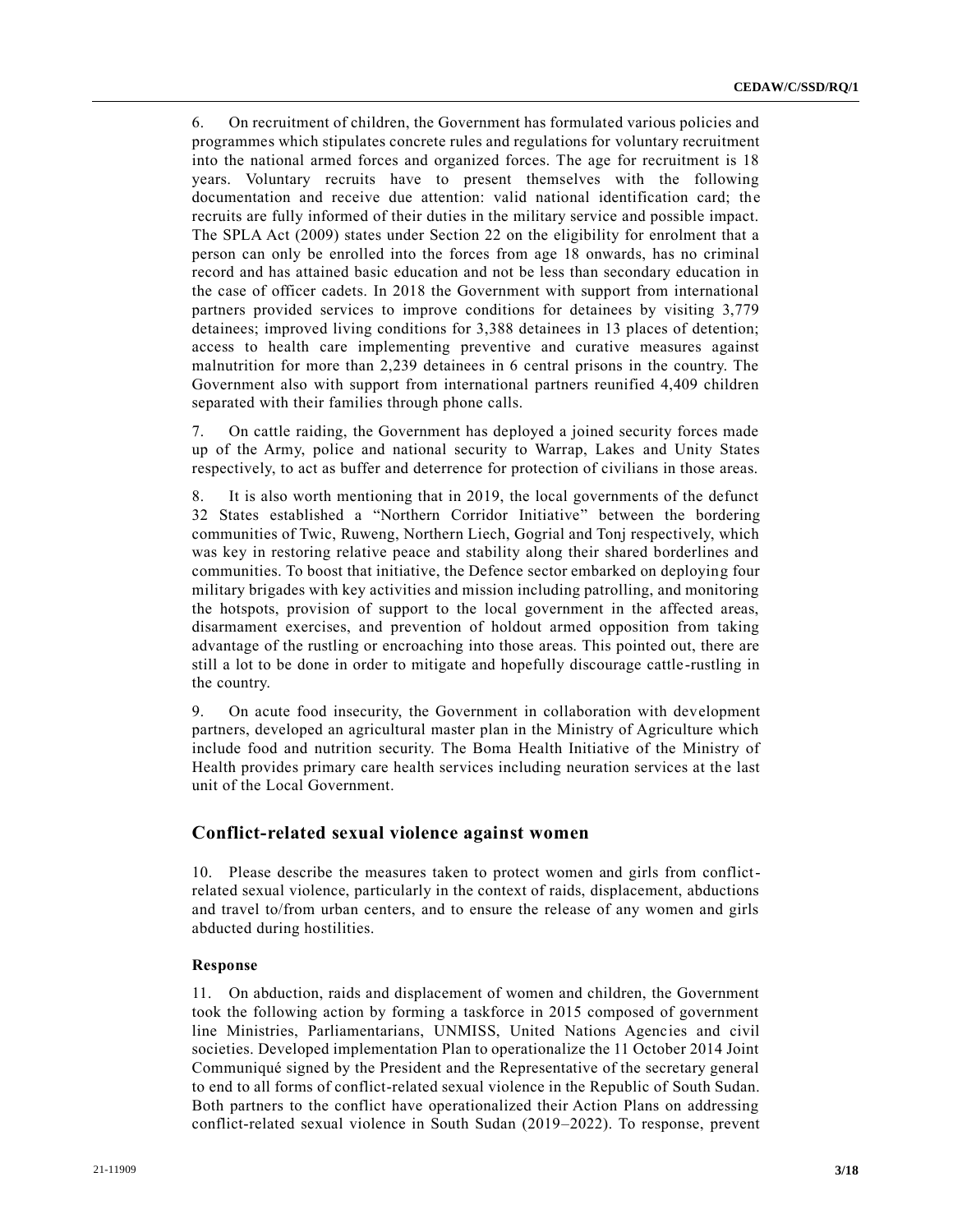and protect survivors of SGBV, South Sudan has established 17 Special Protection Units (SPUs) at all Police Stations (2009 2022) and 12 one stop centers, functional with integrated services.

12. Hospitals to provide a full package of Medical, Psychological and Legal support (2019); to enable GBV survivors access Justice. Standard Operating Procedures for Prevention, Protection and response to GBV (2014); Road Map to end Child Marriage in South Sudan (2017–2030); The Law Review Commission; agreeing on the prohibition of "any acts of rape, sexual abuse and torture".

13. On protection of women and girls, the Government in collaboration with development partners, established 17 Special Protection Units at police stations throughout the country and 12 One Stop Centers, to receive and investigate cases of SGBV.

14. On sexual violence against women and girls and access to law, the Government has established a Special Emergency Courts to try cases of sexual and gender-based violence (SGBV), committed by members of the organized forces against civilians. Similarly, the Government has established within the Judiciary in Juba, a Juvenile and GBV Court to try cases of conflict related sexual violence against women and children.

15. Please specify the steps taken to implement action plans adopted pursuant to both the 2014 joint communiqué, signed by the President, Salva Kiir Mayardit, and the United Nations, and the unilateral communiqué, signed by the leader of the pro-Riek Machar Sudan People's Liberation Army in Opposition (SPLA-IO/RM), Riek Machar, as well as the action plan of the South Sudan National Police Service for the period 2019–2022, including mechanisms to monitor progress and the issuance of command orders regarding conflict-related sexual violence.

#### **Response**

16. In implementation of Action Plan signed by the Government and the United Nations, a Taskforce composed of membership from relevant ministries (Ministries of Health, Interior, Justice, Gender, Defence, members of Parliament, regional and international stakeholders and civil society organizations) developed an implementation plan to operationalize the signed Communiqué aimed to end all forms of conflict related-sexual violence in the country. The parties to the conflict operationalized the Action Plan. Training workshops were conducted and massive dissemination of information and command directives were carried out/issued to all units of the organized forces and opposition regarding SGBV prevention.

17. Please explain the measures taken to increase the number of women in the security sector and to ensure that perpetrators of conflict-related sexual violence are excluded from the military and police forces and the yet-to-be established necessary unified forces. Please also explain the progress made in establishing the Commission for Truth, Reconciliation and Healing and the Hybrid Court for South Sudan, pursuant to sections 5.2 and 5.3 of the Revitalized Agreement on the Resolution of the Conflict in the Republic of South Sudan of 2018.

#### **Response**

18. On the increase of the number of women in the security sector, the Government has adopted measures to increase women participation in the organized forces. A number of female officers were recruited and promoted to various ranks and files, including to the ranks of Generals in the army, National Security, police, prisons and Wildlife. The organized forces Code of Conducts determines exclusion of perpetrators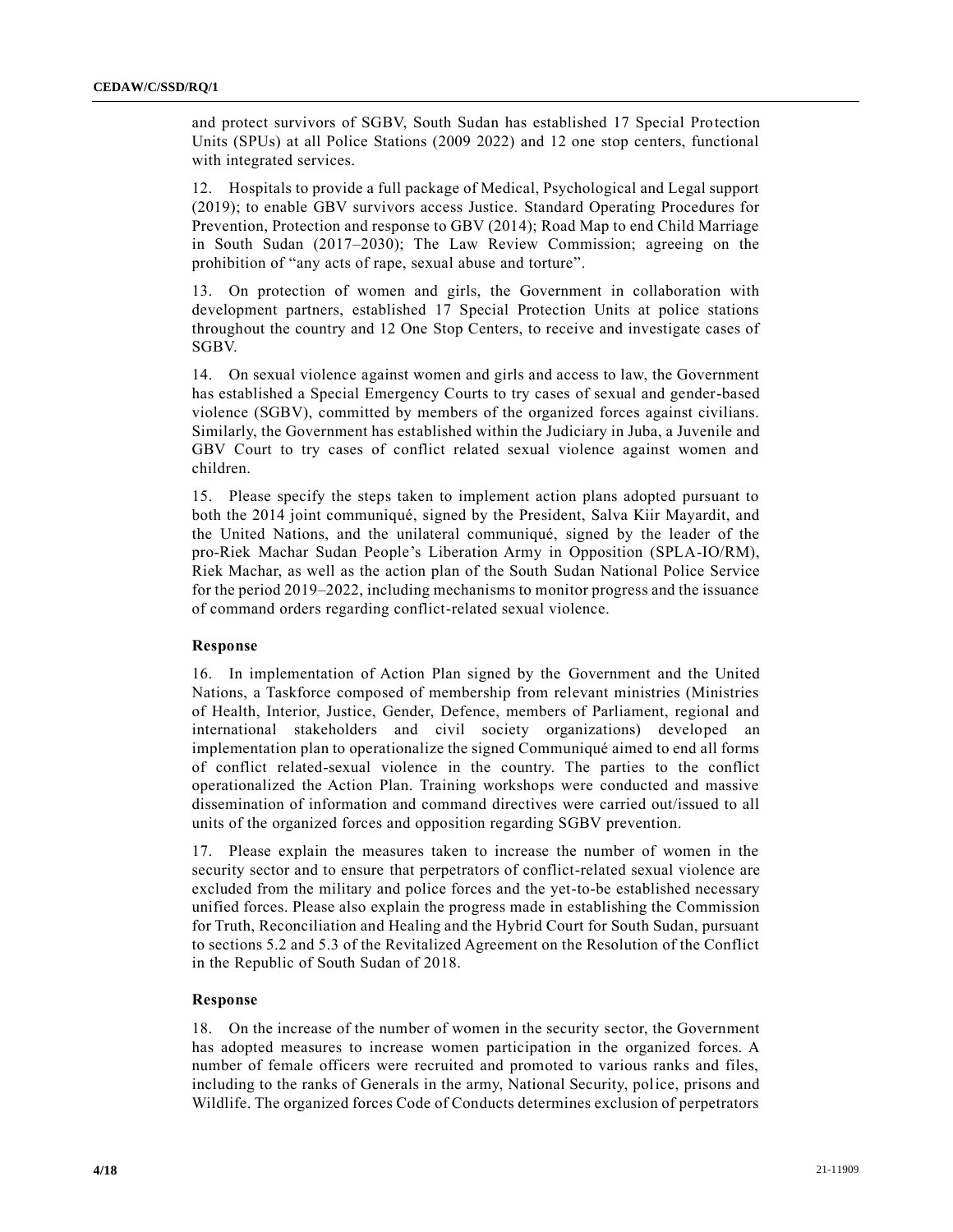of conflict-related sexual violence from the forces including in the would-be Necessary Unified Forces.

19. On implementation of Chapter V of the Peace Agreement, which contains Commission for Truth, Reconciliation and Healing, Hybrid Court for South Sudan and the Compensation and Reparation Authority, the Government is as of the date of this reports is in process of establishing a technical committee in collaboration with other stakeholders including the civil society to conduct consultations in accordance with Article 5.2.1.3 of the Agreement. Also, the Government is waiting for the African Union Commission to start the process for the establishment of HCSS. The Government has started implementation of Chapter VI relating to the Permanent Constitution Making-process and Article 1.17 relating to Judicial Reforms.

20. Please provide information on efforts to strengthen the judicial system in order to implement article 2.1.10.2. of the Revitalized Agreement and article 3.2 of the Agreement on Cessation of Hostilities between the Government of the Republic of South Sudan and the Sudan People's Liberation Movement/Army (in Opposition) of 2014, to prevent sexual and gender-based violence against women and impunity for perpetrators of such violence, particularly among members of the military and security sector.

#### **Response**

21. On judicial reforms, the Government with support from development partners has in December, 2020, established a juvenile and Gender Based Violence Court within the Judiciary of South Sudan, to try all cases of sexual and gender-based violence committed during and after the conflict. Also, the Ministry of Justice and Constitutional Affairs, R-JMEC and IGAD are currently working to implement Judicial reforms as enshrined in Article 1.17 of the Agreement.

22. Please describe the efforts made to provide access for victims to shelters and medical, psychosocial and legal assistance, particularly emergency contraception and post-exposure prophylaxis, as well as measures taken to raise awareness on conflictrelated sexual violence, including the impact of past initiatives.

#### **Response**

23. On services to victims of GBV, the Government with support from development partners has established 12 One Stop Centers in all ten (10) States to provides protection, medical, psychosocial, legal services and shelters. Currently the Government has so far established two shelters (Safe Homes) for protection of survivors of GBV and developed Standard Operating Procedures (SOP), 2014 for protection, prevention and response to GBV cases.

### **Impact of the pandemic on women's rights and gender equality**

24. Please indicate measures implemented by the State party in the context of the coronavirus disease (COVID-19) pandemic to redress long-standing inequalities between women and men by placing women at the center of the recovery as an economic diversification strategy; to meet the needs and uphold the rights of women and girls, including those belonging to disadvantaged and marginalized groups and women in conflict or other humanitarian situations; and to ensure that lockdown measures, whether partial or total, and post-crisis recovery plans do not see women and girls relegated to stereotyped gender roles. Please indicate measures in place to ensure that all COVID-19 crisis response and recovery efforts: (a) address and are aimed at effectively preventing gender-based violence against women and girls; (b) guarantee that women and girls have equal participation in political and public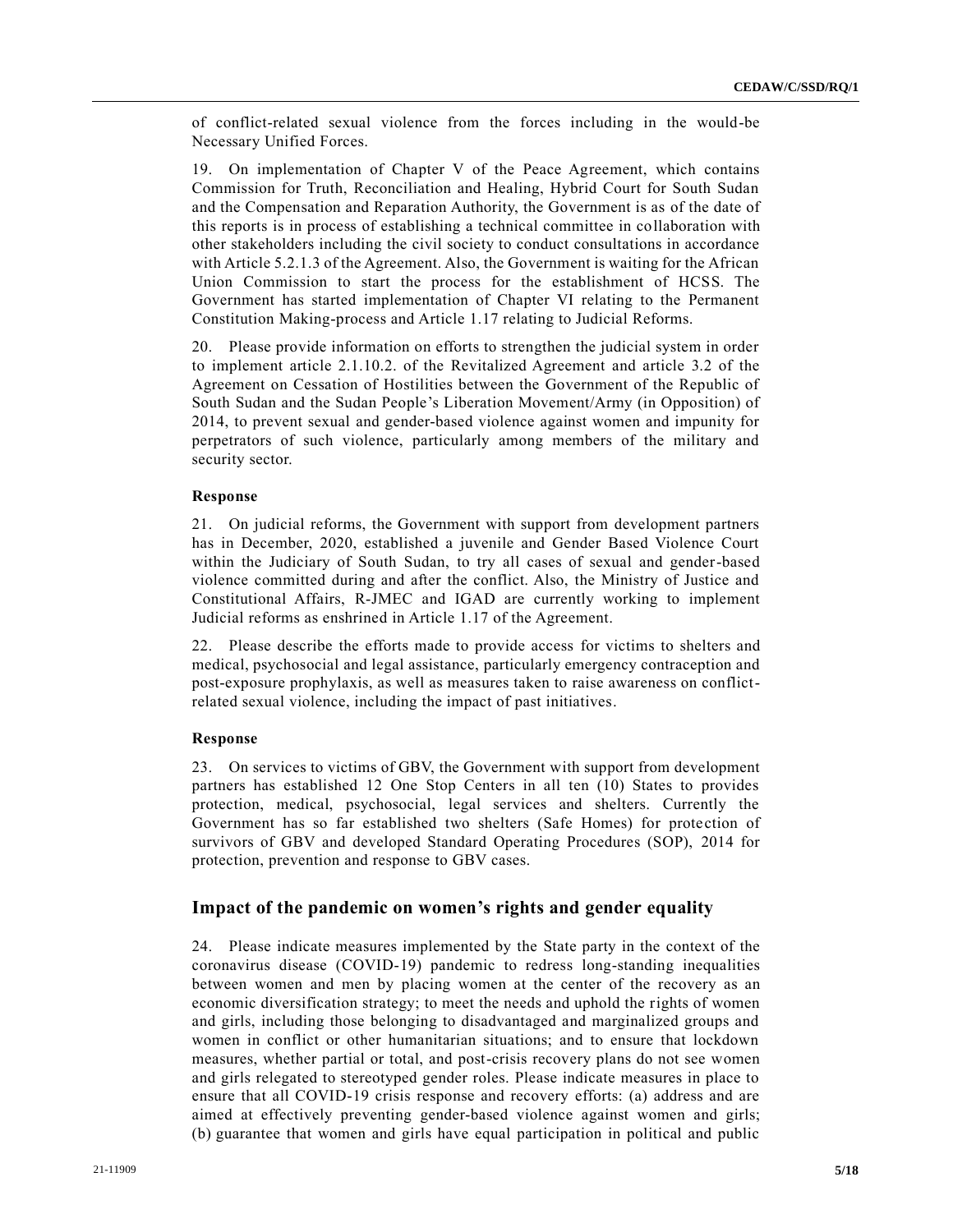life, decision-making, economic empowerment and service delivery; and (c) seek to ensure that women and girls benefit equally from stimulus packages, including financial support for unpaid care roles, that are aimed at mitigating the socioeconomic impact of the pandemic. Please explain how the State party is ensuring that measures taken to contain the pandemic, such as restrictions on freedom of movement or physical distancing, do not limit access by women and girls, including those from disadvantaged and marginalized groups, to justice, shelters, education, employment and health care, including sexual and reproductive health services. Please also provide information about the measures taken to protect the lives and health of women health workers, who make up the majority in the health sector.

#### **Response**

25. In response to COVID-19 the Government has established a national taskforce headed by the Vice President for Service Cluster. The Taskforce consist of 15 members out of which three (3) are females. Although there have been restrictions women economic participation has been greatly affected. The majority of women in our society are the main bread winners.

## **Women and peace and security**

26. In line with the Committee's general recommendation No. 30 (2013) on women in conflict prevention, conflict and post-conflict situations, please provide data, disaggregated by age, ethnicity, religion, disability and rural or urban area, on the participation of women in peace processes, reconstruction efforts and transitional justice mechanisms, including in the implementation of the Revitalized Agreement and in the Revitalized Transitional Government of National Unity. Please also inform the Committee of the impact of the South Sudan national action plan for 2015–2020 on Security Council resolution [1325 \(2000\)](https://undocs.org/en/S/RES/1325(2000)) and related resolutions on the meaningful participation of women in peace processes, reconstruction efforts and transitional justice mechanisms. Please describe the mandate of the Senior Gender Adviser to the reconstituted Joint Monitoring and Evaluation Commission and the human, technical and financial resources allocated to effectively discharge that mandate and results achieved to date.

#### **Response**

27. On participation of women in the peace process, the Revitalized Agreement on the Resolution of the Conflict in the Republic of South Sudan (R-ARCSS), 2018 provides for inclusivity and participation of women by 35%. In February 2020, at the formation of Revitalized Government of National Unity (RTGoNU) one of the Vice Presidents and the following eight (8) national ministers are women:

| S/N            | Position occupied by Female | Institution      | <b>Numbers</b>  |
|----------------|-----------------------------|------------------|-----------------|
| 1              | Vice President              | Presidency       | $1$ out of 4    |
| 2              | Ministers                   | National Govt.   | 9 out of 35     |
| 3              | Deputy Ministers            | National Govt.   | 1 out of        |
| $\overline{4}$ | Governors                   | State Government | $1$ out of $10$ |
| 5              | Deputy Governors            | State Government | 3 out of 10     |
| 6              | <b>State Ministers</b>      | State Government |                 |
|                | Commissioners               | State Government |                 |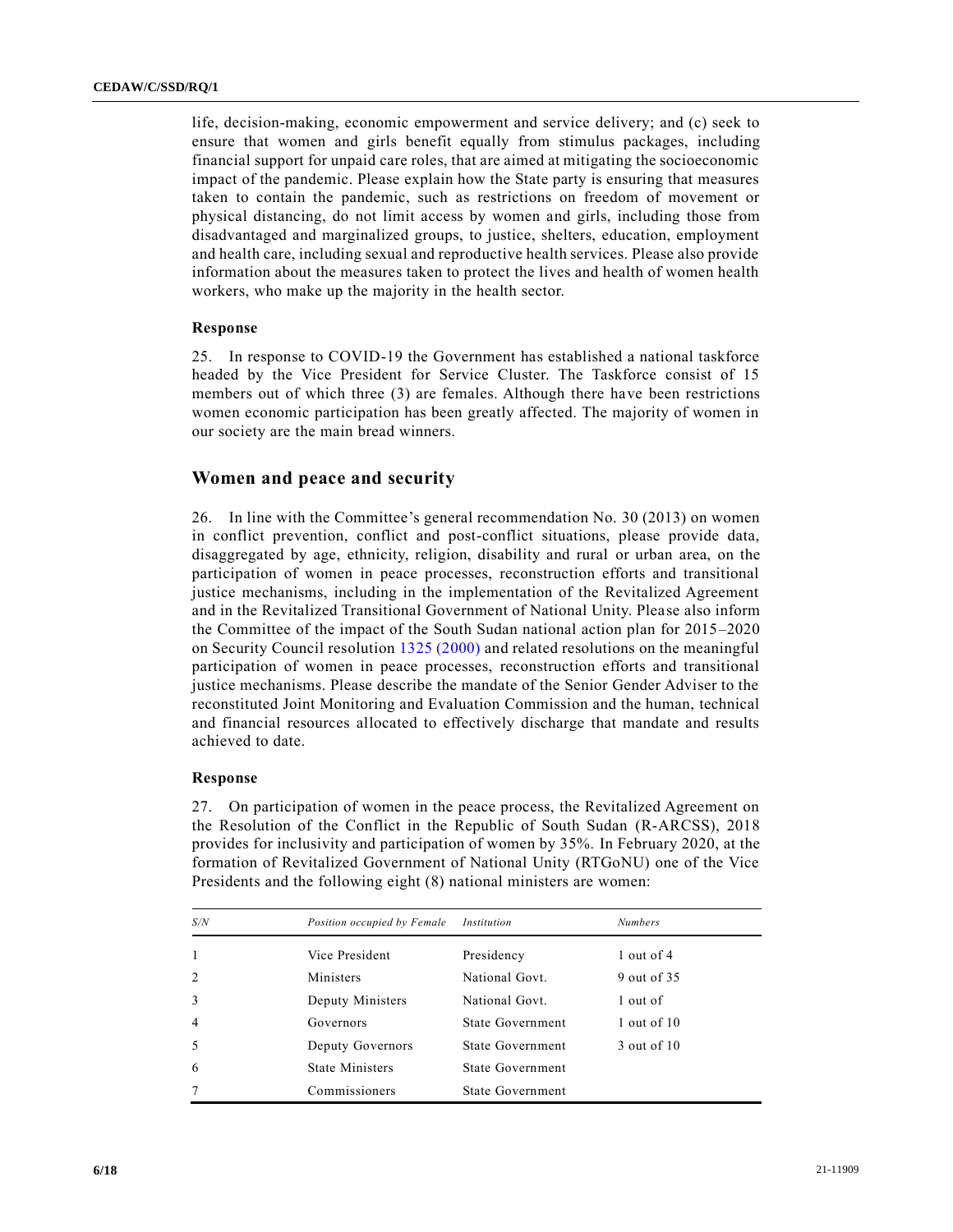28. On impact of the South Sudan National Action Plan (SSNAP) on the UNSCR 1325, the Government has conducted a review to find out the impact of the SSNAP on the rights of women. The review found that there is a wide dissemination of Women Peace and Security Resolution (1325), however there is still remain a gap of women knowledge of their rights under the Resolution. It worth mentioning that the Government is working towards developing a revised National Plan for South Sudan.

29. On women participation in the transitional mechanisms, the Government has observed women participation in the consultations process under Chapter V (CTRH, HCSS and CRA), Chapter VI (Permanent Constitutional Making-Process) and in the implementation of Article 1.17 (Judicial Reforms). Women participation in all the above transitional justice mechanisms is about 35% as enshrined in the R-ARCSS.

30. On the mandate of the R-JMEC Senior Gender Advisor, Ministry of Gender to provide Visibility of the Convention and its Optional Protocol

31. Please specify the measures taken to raise awareness among women, particularly rural women, and to systematically build the capacity of judicial and law enforcement personnel on women's rights as enshrined in the Convention and on the Committee's jurisprudence on individual cases and inquiries under the Optional Protocol to the Convention. Please describe the impact of the various measures elaborated in the initial report of the State party [\(CEDAW/C/SSD/1,](https://undocs.org/en/CEDAW/C/SSD/1) paras. 196 (b) and (c) and 198).

#### **Response**

32. On public awareness raising, the Government in collaboration with development partners, in February, 2020 organized a three (3) days South Sudan Women Leadership Conference to raise women awareness on the rights enshrined in the Convention. The participants were from all the States. However, due to the then insecurity, the Government was only able to conduct public awareness in limited areas not affected by the conflict, especially the rural areas.

33. Also, the Government in collaboration with civil society organizations conducted awareness campaign workshops in Eastern Equatoria, Western Bahr El Ghazal and Jonglei to explain to women provisions of the Convention.

## **Constitutional and legislative framework**

34. Please provide information on the steps taken or envisaged to fully incorporate the provisions of the Convention into the national legal system to ensure that it is directly applicable in the national courts. Please indicate any measures taken to ensure the effective application of existing legislation on women's rights and whether there are adequate monitoring or enforcement mechanisms and accountability systems. Please provide an update on the status of the draft constitution and draft legislation to implement women's rights (para. 26), including legislation on gender-based violence, national family law, affirmative action, protection of survivors of trafficking in persons, HIV anti-stigma and anti-discrimination and inheritance and succession.

#### **Response**

35. On incorporation of the provisions of the Convention into national laws, the Transitional Constitution of the Republic of South Sudan, 2011 (as amended) in Articles 11, 12, 14, 15 and 16 provides for protection and promotion of rights of women. The Transitional Constitution, 2011 (as amended) provides that all treaties or conventions to which South Sudan is a party shall be considered as an integral part of the national laws. There is are no specific enactments but the Bill of Rights in the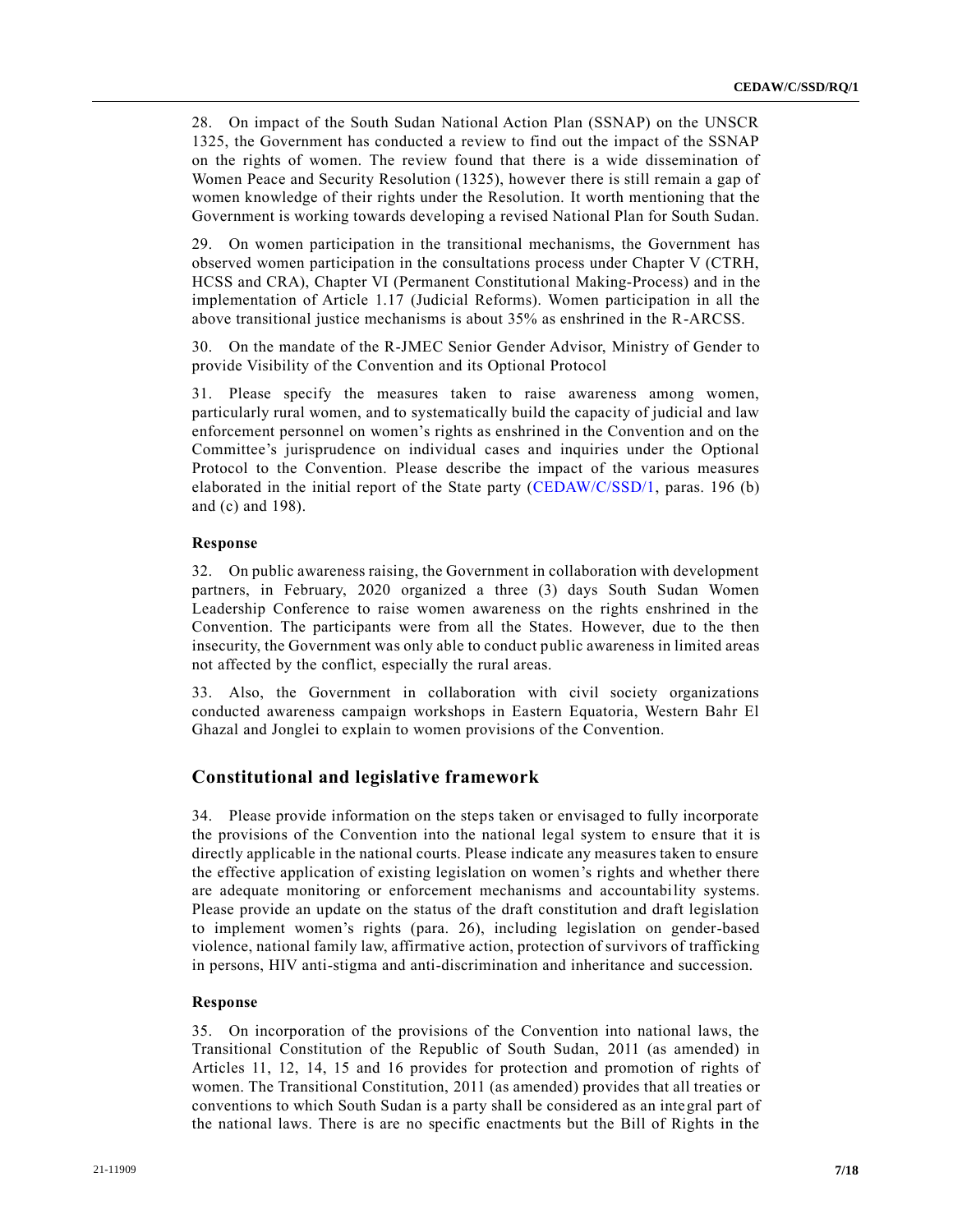Constitution have addressed various issue on women rights including the right to inherit and to find a family. Also, the Government has drafted Anti-GBV Bill.

36. On the Permanent Constitution Making-Process, the parties to the R-ARCSS have nominated members including women representation adding to 35% of the membership of the Constitutional Making process. R-JMEC and the nominated members have started the process in Juba.

37. On the issue of laws to governing inheritance and succession, anti-stigma and gender-based violence, the Government has developed a bill on prevention and response to gender-based violence (Anti-Gender Based Violence Bill, 2019); A process has started to develop a Family Law. It compiled a report for the codification of family and inheritance law; established under the Ministry of Interior a National Taskforce on Anti-Trafficking and Smuggling in Persons (2019). The Government is currently considering ratification of Convention related to Tracking in Persons. Also, the Government has developed an HIV Anti-Stigma and Anti-Discrimination Policy 2019.

## **Harmonization of laws**

38. In the report of the State party, it is acknowledged that "the usage of customary law in adjudicating civil as well as criminal matters is quite high" and that "this brings" about conflict of laws in legal matters, often to the detriment of women" (para. 189). Please update the Committee on the harmonization of statutory and customary laws, including as a strategy under the national gender policy and other relevant initiatives (paras. 196, 198 and 200). Please also specify the measures taken to ensure that decisions of customary courts are consistent with the Convention and the Transitional Constitution of 2011. In this context, please describe the impact of the training on the Transitional Constitution and women's rights provided to Customary Court Chiefs and to women wishing to work in customary courts (paras. 200 and 201).

#### **Response**

39. On the hominization of customary law and statutory law, the Government with support from development partners constructed a Customary Law Research Center in Rumbek in Lakes State to conduct studies for harmonization of the laws, however, due to the conflict the process of harmonization never started.

40. On issue of training of chiefs, the Government with support from development partners conducted in Juba in two different occasions in 2016 and 2019, training of 66 chiefs. The chiefs were from all over the country. The training evolved around eradication of harmful customary practices, including ending of child marriage, FGM, and gender based-violence. The outcoming and recommendations of the training was the chiefs to disseminate, promote and protect the rights of women and children in their areas.

## **Definition of discrimination against women**

41. Please provide information on specific measures taken to introduce a comprehensive definition of discrimination against women that encompasses direct and indirect discrimination in the public and private spheres, including intersecting forms of discrimination, in accordance with articles 1 and 2 of the Convention, that goes beyond the area of employment addressed in section 6 of the Labour Act, 2017. Please also provide information on how the principle of non-discrimination enshrined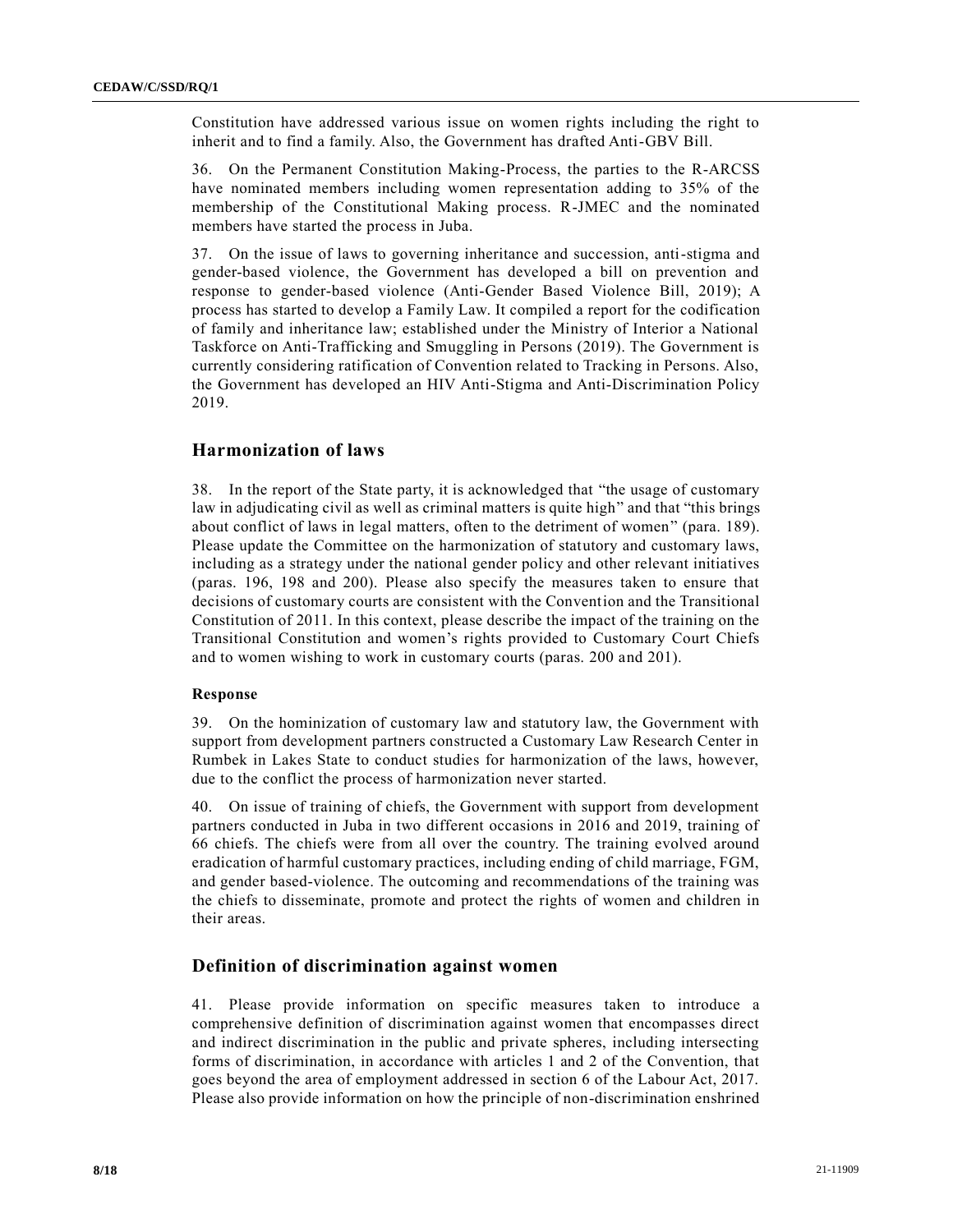in, for example, article 16 of the Transitional Constitution and section 26 (2) of the Child Act of 2008, has been implemented in practice.

#### **Response**

42. The R-ARCSS, 2018 on Affirmative Action has advanced the provisions of Article of 16 of the Transitional Constitution, 2011 (as amended) by increasing women participation in the public and governance institutions to 35%. As you will see from our response in question 4. Also, the Government in its public service policies and the Labour Act, 2017 ensured equal participation and equal pay for women and men. On section 26 of the Child Act, 2008, the Government has developed a strategy to implement the provisions of section 26 of the Child Act by commemorating the International Day of the Girl Child (11th October annually), Day of the African Child (16th June annually), Day of the United Nations on the Rights of the Child (20th December annually) and World Day against Child Labour (14th of June annually).

43. On policy to address discrimination, the Government has in the field of education in collaboration with development partners introduced Girls Education South Sudan Programme (GESS) to provide financial support to girls to ensure retention of girls in schools. To encourage girls returning to schools after dropping out, the Government has a readmission policy to allow them continue their education.

## **Access to justice**

44. Please provide information on relevant cases brought before the courts concerning discrimination against women, including on their outcomes, indicating whether the Convention was invoked, as well as any cases concerning women's rights that were addressed to the Ministry of Labour, Public Service and Human Resources Development, the Employee Justice Chambers or informal justice mechanisms (paras. 23 and 196 (a)). Please inform the Committee of measures taken to ensure that the necessary human, technical and financial resources are allocated to the judiciary and law enforcement bodies, in particular in rural areas. Please also indicate the availability of free legal aid to women in the State party, the number of women beneficiaries of such aid and any factors impeding their access, including the stigmatization of women who pursue criminal complaints, particularly against a spouse or relative, especially in cases of gender-based violence. Please provide details. of any provisions in place to ensure that women are able to opt out of proceedings before customary courts and to appeal to the ordinary courts against any decision taken by a customary court. Please also provide information about women who have been sentenced to death or executed since the ratification of the Convention, disaggregated by offence, sentence, age, location and number and age of dependent children.

#### **Response**

45. On access to justice to women, the Government with support from development partners launched a GBV Court in Juba on 3rd December, 2020 and have a Mobile Court to try cases related to GBV, including cases in the rural areas. Also, the Government has trained judges, prosecutors, defence lawyers, police female investigators, probation officers and social workers to deal with GBV issues. Currently, two social workers are assigned to assist survivors of GBV on procedures, counselling and guidance. Legal Aid services has been provided on support by development partners and local NGOs, on recommendation by a committee. The number of Legal Aid beneficiaries are about 181 out of which 33 are rape cases.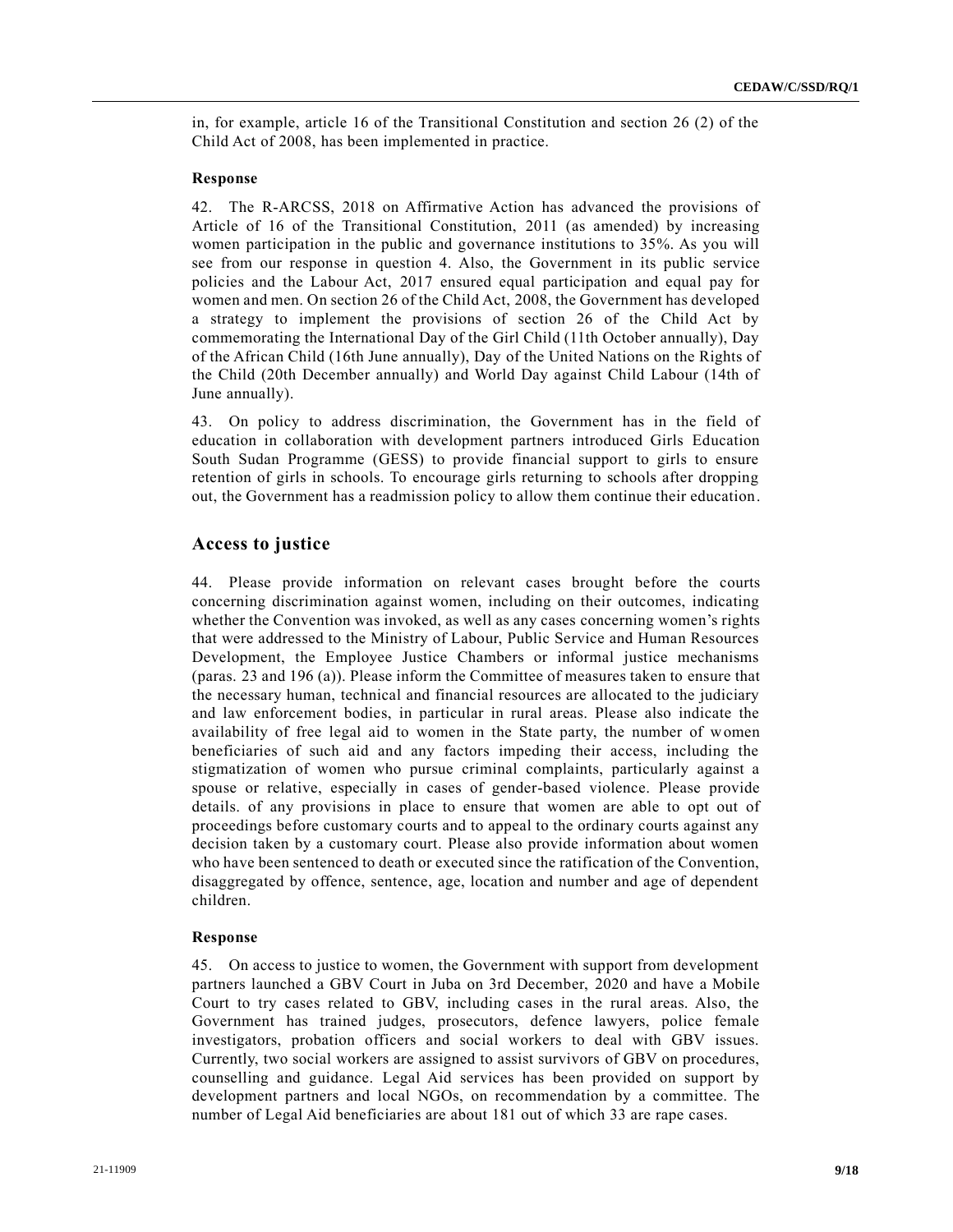46. On the complaint and appeal against customary court decisions, women may opt-out or file an appeal against decisions of customary court before the statutory court, if she wished to do so. The choice is on the complainer and not on the Government.

47. On number of women sentenced to death the following are the numbers with locations and offences committed:

| N/S | Number of women<br>sentenced to death | age | <i><b>Offence</b></i><br>committed | Location/State                 | Execution/status |
|-----|---------------------------------------|-----|------------------------------------|--------------------------------|------------------|
|     | Seven $(7)$                           |     | murder                             | Central Equatoria,<br>Juba     | Not executed     |
| 2   | Two $(2)$                             |     | murder                             | Western Bhar El<br>Ghazal, Wau | Not executed     |
|     | One $(1)$                             |     | murder                             | Eastern Equatoria,<br>Torit    | Not executed     |

#### **National machinery for the advancement of women**

48. Please provide information on the implementation of the national gender policy strategic implementation framework and the guidelines on the rights of women and children for the South Sudan national police and on their impact on the equality of women and men (para. 26). Please describe any measures taken to allocate sufficient human, technical and financial resources to the national and state ministries of gender, child and social welfare and to institutions and mechanisms established at the national and local levels to promote gender equality (para. 27), and to ensure that a gendersensitive response is taken to the COVID-19 pandemic. Please also indicate the policies, strategies and programmes in place to ensure the effective mainstreaming of a gender perspective in all areas and sectors of the State party, gender-responsive national budgeting and anti-corruption measures, including the status of the Anti-Corruption Commission Act and investigations into the diversion of funds from the National Revenue Authority [\(A/HRC/43/56,](https://undocs.org/en/A/HRC/43/56) summary).

#### **Response**

49. On measures to improve women and child budget based on gender policy and Strategic plan, the Revitalized Government of National Unity is currently implanting the R-ARCSS, especially Articles 4.6 and 4.7 to amend the current laws and establish new institutions to improve collection and management of revenues in the country. The review will include amendment of the anti-corruption, audit chamber, national revenue and the petroleum revenue management laws to ensure proper budgetary allocations.

## **National human rights institution**

50. Please provide information on the mandate of and the human, technical and financial resources allocated to the South Sudan Human Rights Commission as they specifically relate to women's rights. Please also inform the Committee about the measures taken to strengthen the Commission to enable it to effectively and independently discharge its mandate in full compliance with the principles relating to the status of national institutions for the promotion and protection of human rights (the Paris Principles). Please explain any steps taken by the South Sudan Human Rights Commission to apply for accreditation by the Global Alliance of National Human Rights Institutions.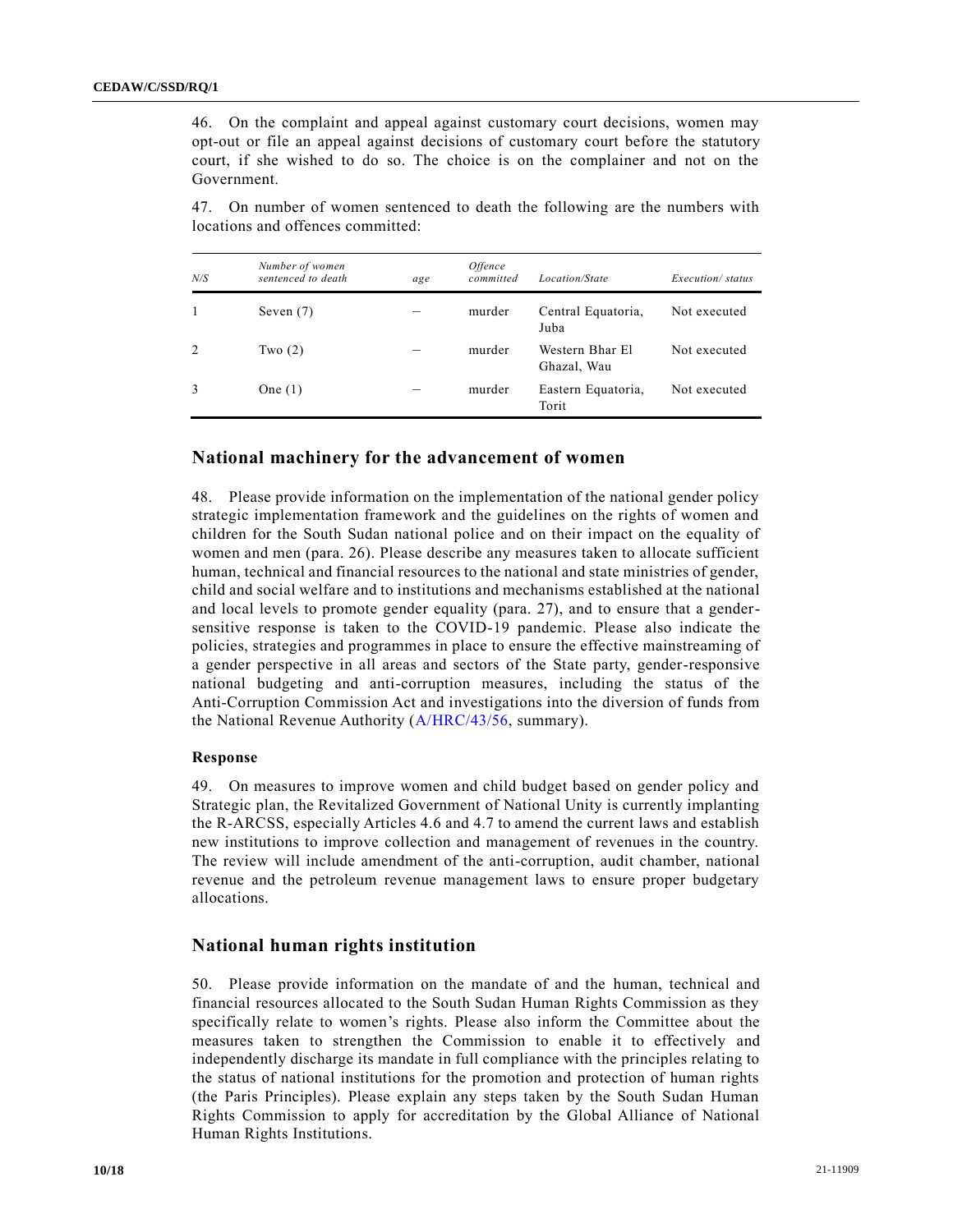#### **Response**

51. In 2018 the South Sudan Human Rights Commission was accredited by the African Union Human Rights Commission based in Banjul, the Gambia and is currently seeking admission to the Global Alliance of National Human Rights Institutions.

## **Temporary special measures**

52. Please explain the measures taken to implement the minimum quota on women's participation in political and public life enshrined in article 16 (4) (a) of the Transitional Constitution and in section 1.4.4 of the Revitalized Agreement. Please indicate whether, beyond these quotas, any other temporary special measures have been adopted, in accordance with article 4 (1) of the Convention and the Committee's general recommendation No. 25 (2004) on temporary special measures, to accelerate the achievement of substantive equality of women and men in all areas covered by the Convention, in particular in the areas of employment, education and family matters. Please also provide information on any positive actions taken to address the specific difficulties faced by the most disadvantaged groups of women.

#### **Response**

53. On temporary measures adopted to accelerate women participation in political, education and family matters, in implementation of provisions of Article 4(1) of the Transitional Constitution, 2011 (as amended) and Article 1.4.4 of the R-ARCSS, the Government has allocated 35% in fulfilment of the affirmative action. Please refer to our answer provided in question No.4 above.

54. To improve girl's education, the Government in collaboration with development partners introduced Girls Education South Sudan Programme (GESS) to provide financial support to girls to ensure retention of girls in schools. To encourage girls returning to schools after dropping out, the Government has a readmission policy to allow them continue their education. The Programme also provides separate facilities such as toilets and comforts kits.

## **Stereotypes and harmful practices**

55. Please provide information about any measures taken to develop and implement a comprehensive strategy to eliminate discriminatory gender stereotypes and the concrete measures taken to implement sections 6 (c) and 7 (c) of the General Education Act of 2012 on the promotion of gender equality through education. Please also describe the steps taken to implement article 16 (4) (b) of the Transitional Constitution and section 23 (1) of the Child Act to combat harmful practices, particularly in view of article 33 of the Transitional Constitution in which the rights of ethnic and cultural communities are defined. Please also inform the Committee about the measures taken to analyse and successfully address the root causes of child and/or forced marriage, to implement the strategic national action plan to end child marriage in South Sudan for the period 2017–2030 and the Civil Registry Act of 2018, and to strengthen civil registration.

#### **Response**

56. On measures undertaken in implantation of section 6(c) and7(c) of the General Education Act, 2012 and in addition to other programmes such GESS, the Government has developed a policy to eliminate discrimination and stereotyping in educational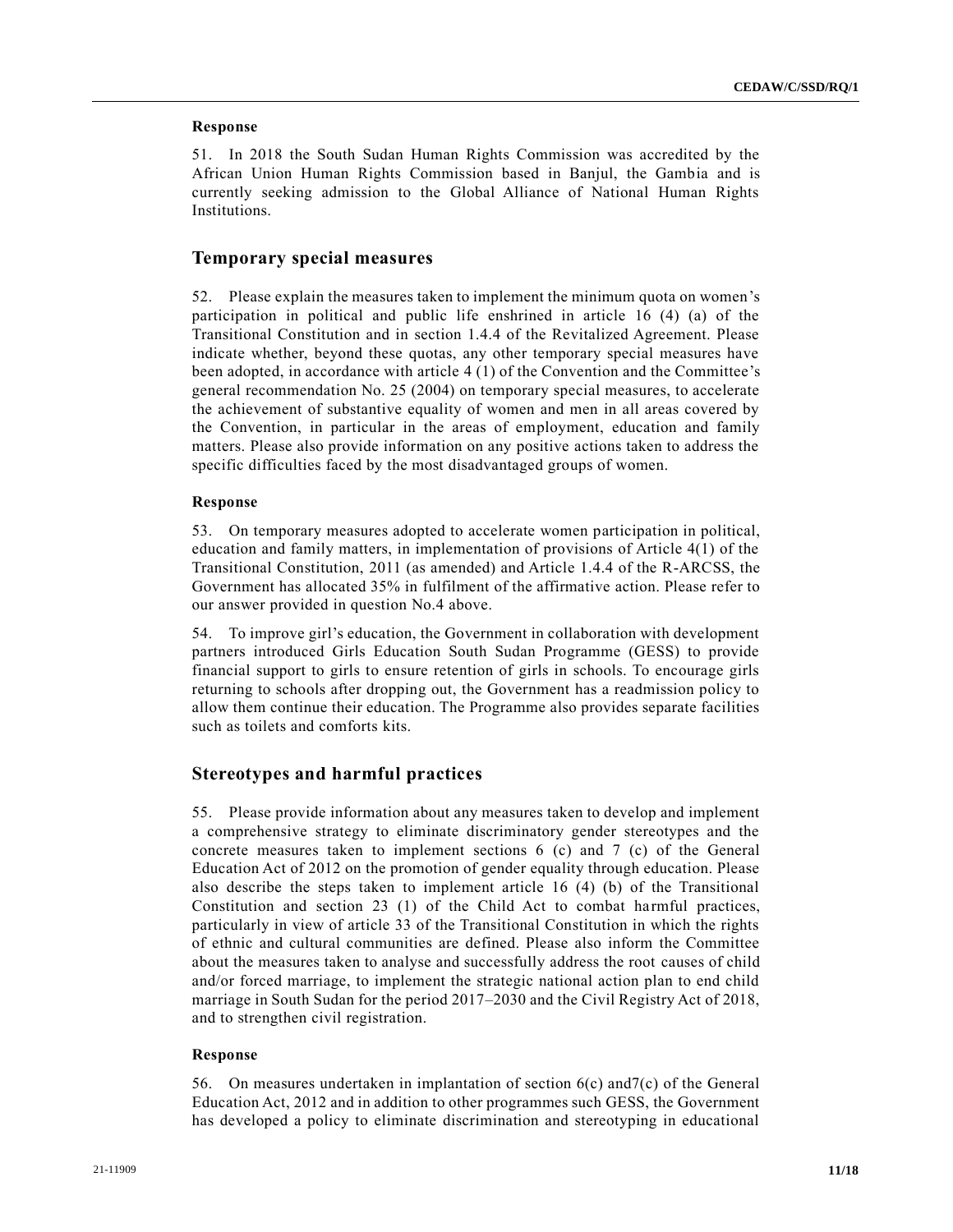institutions by establishing a national women sport teams at national and State levels. Currently, the women teams are participating in regional and international sports events.

57. On measures to implement Article 16(4)(b) of the Transitional Constitution on elimination of harmful practices, the Government has enacted Penal code which prohibits FGM, and developed a strategy to discourage child marriage in the country. The Child Act, 2008 in sections23 also prohibits early marriage and other negative and harmful cultural and social practices, the Government conduct training of chiefs all over the country with aim of eliminating early marriage.

58. On civil registration, the Government is yet to build the necessary capacity of the unit staff established within the Ministry of Interior; however, crucial steps to operationalize the civil registration system is in progress.

## **Gender-based violence against women**

59. Please provide statistical data on the scope and extent of all forms of genderbased violence against women, including domestic violence, disaggregated by age, ethnicity, race, nationality, disability, socioeconomic status, albinism and any other relevant factors, and on the impact of measures taken to prevent such violence, investigate incidents, prosecute and punish perpetrators and provide victims and their families with support, such as shelters, as well as protection, relief and remedies, including appropriate compensation, particularly in the context of the COVID-19 pandemic. Please indicate any steps taken to amend section 247 (3) of the Penal Code of 2008 to criminalize marital rape. Please specify the human, technical and financial resources allocated to the gender-based violence special protection units and to the specialized court for cases of gender-based violence, the number of cases tried by the court and their outcomes (paras. 18 and 21). Please also explain any steps taken to prohibit rulings by a customary court that a woman or girl who is a victim of sexual violence must marry the rapist (para. 191). Please describe the measures taken to raise awareness about the criminal nature of all forms of gender-based violence and the harmful effects of such violence on the health of women and girls and to encourage them to report acts of gender-based violence to enable the competent authorities to provide effective protective measures, shelters and reparation. Please explain the financial, technical and human resources allocated to data collection and coordinating the response to gender-based violence, particularly at the local level, in order to seamlessly address cases of gender-based violence.

#### **Response**

| N/s | Offence committed     | number | Nationality/ethnicity<br>age |
|-----|-----------------------|--------|------------------------------|
|     | murder                | 4      | South Sudanese               |
|     | rape                  | 178    | South Sudanese               |
| 3   | Attempt to rape       | 05     | South Sudanese               |
| 4   | Sexual harassment     | 03     | South Sudanese               |
|     | Criminal intimidation | 02     | South Sudanese               |
| 6   | kidnapping            | 12     | South Sudanese               |
|     | Domestic violence     | 24     | South Sudanese               |

60. On statistical data on the scope and extent of all forms of gender-based violence against women, the Government has recorded the following: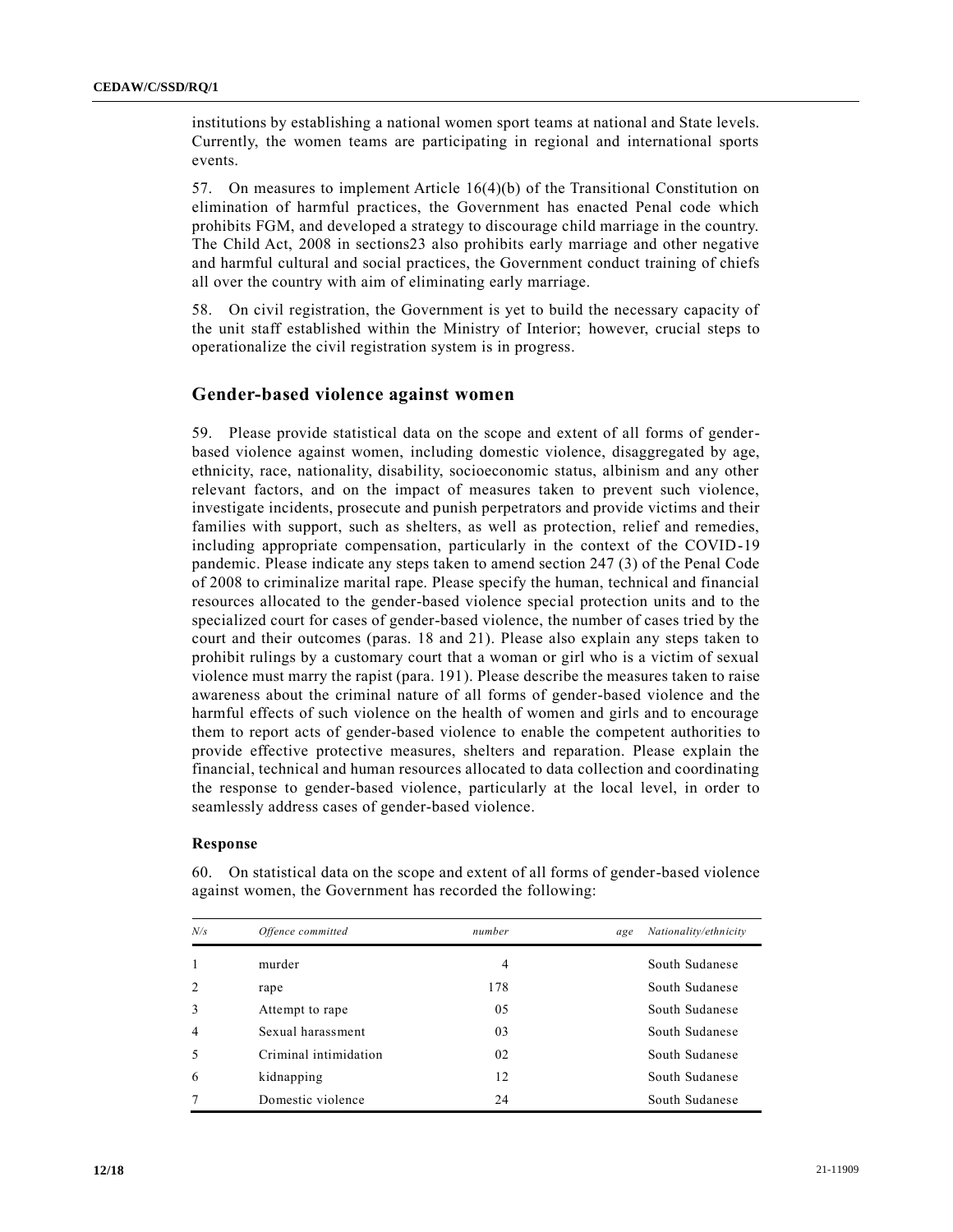61. On measures taken to prevent gender-based violence, the Government with support from the development partners established 12- One Stop Centers at hospitals, to provide comprehensive prevention and response services to gender based-violence survivors. The Government has also established Special Protection Units at police stations at national and States levels and trained 75 female police investigators, and, additionally, trained prosecutors and defence lawyers to investigate and prosecute gender based-violence. There are about three (3) safe homes for GBV survivors and the Government is currently in the process to increase the number of shelters.

62. On 247 (3) of the Penal Code of 2008 to criminalize marital rape, the Government is yet to come up with strategy to educate the public on this matter, however the concept of criminalization of marital rape is been incorporated into the Anti-Gender Based-Violence Bill.

63. On allocation of financial resources to the gender-based violence special protection units and to the specialized court for cases, the Government with support from development partners has provided training on handling, counselling and prosecution of GBV cases. The development partners have provided the necessary financial resources to the GBV Court and the protection units.

64. On the steps taken to prohibit rulings by a customary court that a woman or girl who is a victim of sexual violence must marry the rapist, the Government with support from development partners trained chiefs on harmful customary practices, especially on early marriage, forced marriage, girl-child compensation and elopement.

65. On measures taken to raise awareness about the criminal nature of all forms of gender-based violence to encourage victims to report to authorities, the Government with support from development partners has provided training, public awareness, workshops to GBV survivors and women in general on the importance of reporting GBV cases to police and other government institutions which provides protection to women.

## **Trafficking and exploitation of prostitution**

66. Please provide information on the steps taken to ratify the Protocol to Prevent, Suppress and Punish Trafficking in Persons, especially Women and Children, supplementing the United Nations Convention against Transnational Organized Crime, and to adopt national anti-trafficking legislation, in line with the Protocol. Please describe the measures taken to enforce section 282 of the Penal Code of 2008, section11 of the Labour Act and section 36 (2) (l) of the Child Act. Please also explain any measures taken to adopt and implement a comprehensive and gender-sensitive national policy against trafficking and describe the human, technical and financial resources allocated to the coordination of anti-trafficking efforts, including the technical task force to combat human trafficking and smuggling of persons, and to assist victims. Please provide information on measures aimed at building the capacity of the judicial authorities and the police to conduct investigations into trafficking in a gender-sensitive manner, punish perpetrators with penalties commensurate with the gravity of the crime and strengthen bilateral cooperation with relevant States in order to identify and punish perpetrators. Please also provide data on trafficking and the exploitation of women in prostitution, disaggregated by age, gender, race, nationality, ethnicity, disability and socioeconomic status. Please inform the Committee on the enforcement of sections 252–258 of the Penal Code of 2008 and on exit, rehabilitation and reintegration programmes and other support services available to women in prostitution.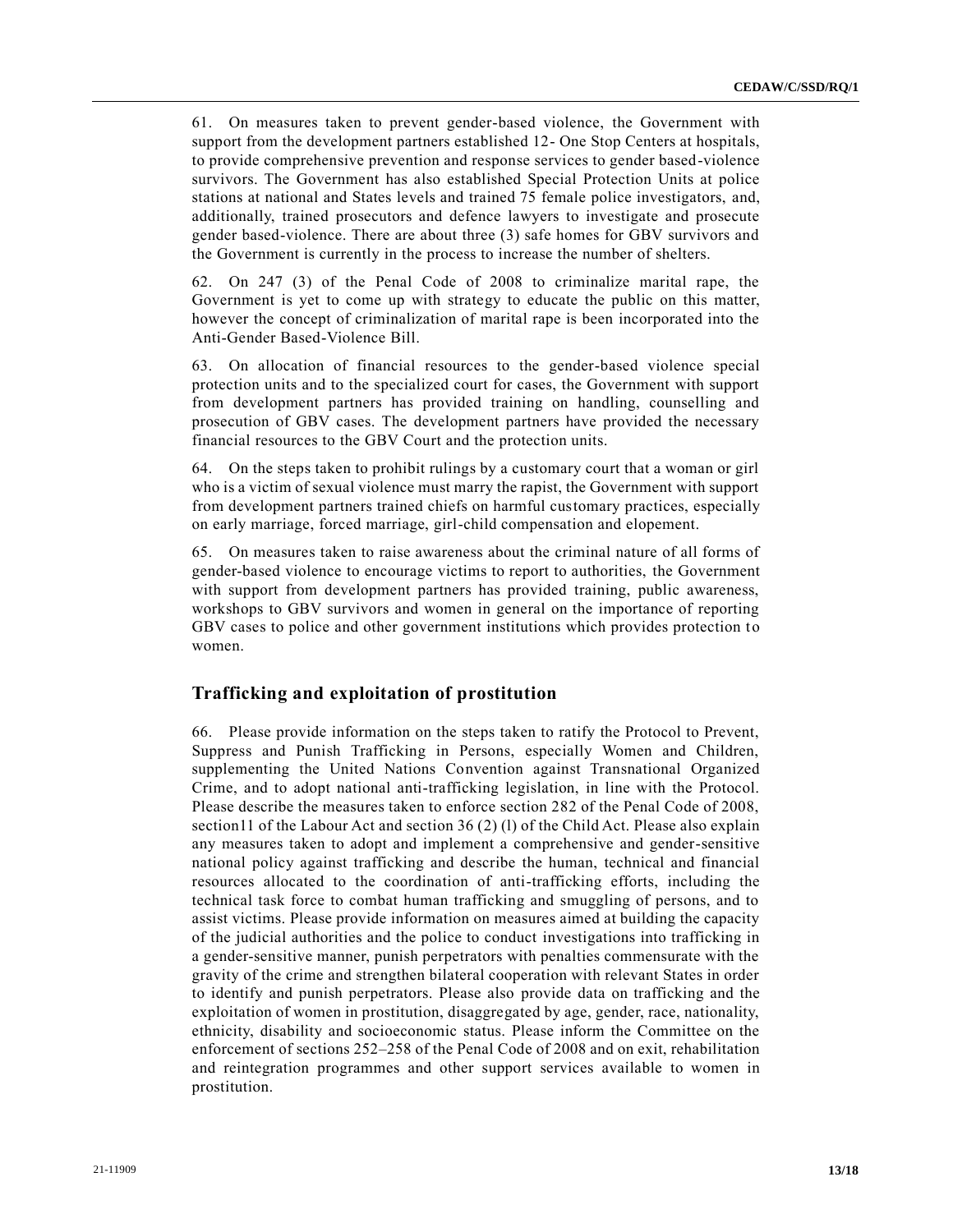#### **Response**

67. On steps taken to ratify the Protocol to Prevent, Suppress and Punish Trafficking in Persons, especially Women and Children, the Government is in process to ratify the protocol. On the measures to combat trafficking in person, the Government has established within the Ministry of Interior a Taskforce consists of membership from relevant Ministries, including Ministries of Justice, Gender and National Security and Labour, to raise awareness on illegal border-crossings, smuggling in persons and trafficking in persons.

68. On the measures taken to uphold provisions of section 36 of the Child Act, the Government with support from development partners established a juvenile Court with a mobile unit, to try cases involving child rights violations.

69. On measures aimed at building the capacity of the judicial authorities and the police to conduct investigations into trafficking in a gender-sensitive manner, please refer to our *response in question number 59*.

## **Participation in political and public life**

70. Please inform the Committee of measures taken to substantially increase the representation of women in political and public life, particularly in the executive, the legislature and the judiciary and in traditional and community leadership. Please provide information on the impact of the national gender policy, the South Sudan women's strategy (para. 84) and other policies and programmes on increased gender equality in political and public life (paras. 67–69), as well as on mechanisms available for monitoring the impact of such measures. Please also indicate the steps taken to raise awareness on the importance of the participation of women in decision-making and leadership positions, and to protect the rights to freedom of expression, opinion and assembly of women active in politics and women human rights defenders.

## **Nationality**

71. Please indicate the measures taken to fully implement the Nationality Act of 2011, without discrimination on the basis of sex, and to enforce section 21 of the Nationality Regulations of 2011, prohibiting any administrative or executive decision falling within the scope of the Regulations and the Act from being based on arbitrary or discriminatory grounds. Please provide updated information to the Committee on efforts made to issue nationality certificates outside urban areas. Please also provide information and statistical data on the situation of stateless women, disaggregated by age, ethnicity and disability, and any measures taken to prevent statelessness.

#### **Response**

72. On right to acquire nationality, section 13(1) of the Nationality Act, 2011 provides that any person married to South Sudanese being wife or husband and has been living in South Sudan for the period of five (5) he or she will be entitled for South Sudanese nationality.

73. On issuance of nationality certificate to the citizens in the rural areas, the Government has established a mobile team from Department of Nationality to issue nationality certificate in the States, County, Payam and Boma levels.

74. On statistical data on the situation of stateless women, there are not yet available statistical data on Stateless women.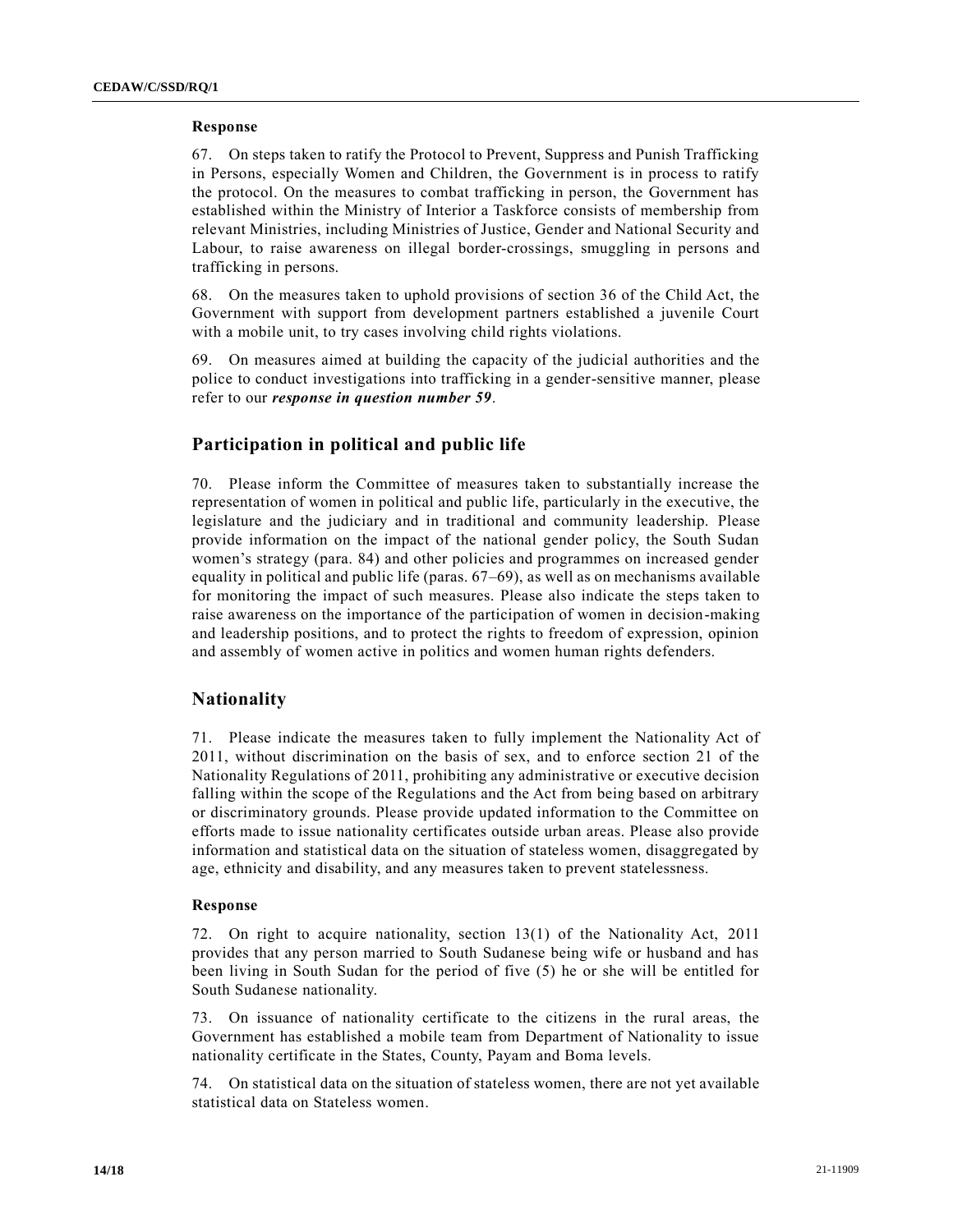## **Education**

75. Please describe the measures taken to implement sections 18 and 35 of the General Education Act and the national girls' education strategy for the period 2018– 2022, and to analyze and address the root causes of the low enrolment and retention rates of girls. Please describe any measures taken to enforce section 26 (3) of the Child Act and section 30 (8) of the General Education Act on the right of pregnant girls and young mothers to attend school. Please specify the budgetary allocation to education and educational programmes benefiting women and girls. Please describe any steps taken to ensure safe educational environments that are free from genderbased violence, as well as safe transportation to and from schools. Please also describe any measures taken to prevent out-of-school girls from adopting negative coping mechanisms, such as child marriage and early childbearing, particularly in the context of the closure of schools as a result of the COVID-19 pandemic. Please provide updated information on the impact of the government alternative education system (para. 117) and other measures taken to address the high rate of illiteracy among women and girls and to provide continuing education programmes for women who are unable to complete primary, secondary or higher education. Please provide information on the measures taken to develop and introduce, using digital technologies to reach girls in all areas of the State party, age-appropriate, evidencebased, scientifically accurate mandatory curricula at all levels of education, covering comprehensive information on sexual and reproductive health and rights, responsible sexual behaviour and prevention of early pregnancy and sexually transmitted infections. Please also provide statistics on the enrolment rates of girls with disabilities and girls belonging to other marginalized groups in mainstream schools and indicate steps taken to ensure inclusive education.

#### **Response**

76. On measures taken to implement sections 18 and 35 of the General Education Act and the national girls' education strategy, the Government has established procedures to investigate causes of child drop out, if within the reach of the Government, the family of the drop out student will be required to bring him or her back to school. If the drop out cause is due to the school distance, the student will be relocated to the nearest school. In cases of refusal by the school to reregister the student, the County Education Director will treat the matter as criminal act and the child shall registered regardless of the rejection by the school.

77. On measures taken to enforce section 26 (3) of the Child Act and section 30 (8) of the General Education Act on the right of pregnant girls and young mothers to attend school, the Government with support from development partner, has put in place financial support to girls to ensure retention of girls in schools. To encourage girls returning to schools after dropping out, the Government has a readmission policy to allow pregnant girls and young mothers to attend school.

78. To implement the government alternative education system, the Government has introduced Accelerated Learning Programme and Adult literacy Programme to reduce illiteracy among women and girls and to provide continuing education programmes for women who are unable to complete primary or higher education. Also the Government has developed a national curricula for ICT to promote digital education, however there is still remain an infrastructure challenges.

79. To prevent out of school girls from adopting negative coping mechanisms, the Government established an Emergency Response Committee to continue with education activities supported by development partners during school closure and lockdown mainly through Distance Learning Programme, Education on Air, Online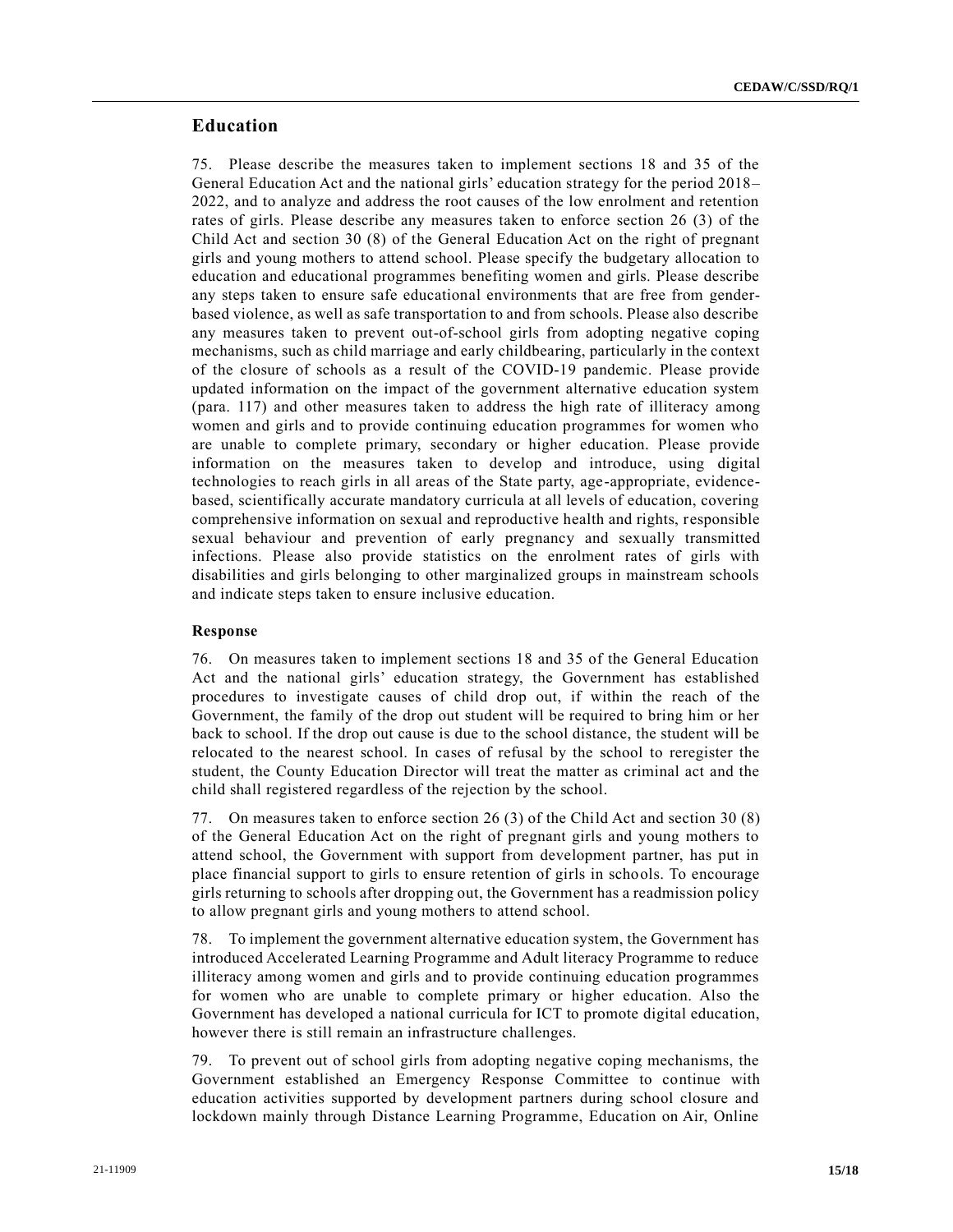Modules for Leaners, r Recorded Lesion for Hard-to-Reach Population, provision of Radios Handsets for Disadvantaged Communities, Cash Transfer for Girls and Community Awareness.

80. On statistics on the enrolment rates of girls with disabilities. the following are the data.

| N <sub>o</sub> | Registration of Girls with Disabilities | Number  |
|----------------|-----------------------------------------|---------|
|                | Early childhood development             | 525     |
| 2              | Primary School                          | 5 4 6 0 |
|                | Total                                   | 5989    |

## **Employment**

81. The concept of equal pay for work of equal value is enshrined in article 16 (2) of the Transitional Constitution and section 8 of the Labour Act. Furthermore, non-discrimination in employment is defined in section 6 of the Labour Act. Please provide information on the measures taken to implement these provisions and to ensure private sector compliance. Please specify any measures taken to promote access for women to formal employment and to eliminate horizontal and vertical segregation and traditional views that prevent women from gaining access to career development and professional training opportunities. Please inform the Committee about the prevalence of sexual harassment of women in the workplace and any systems in place to monitor and prevent such harassment and to encourage victims to file complaints against perpetrators.

## **Response**

82. The Government remain committee to implement the Affirmative Action of 35% position for employment within the Government institutions including private sector. Please refer to our repose in question No. 6. On equal payment for equal job, the civil service regulations and Labour mandates for equal pay for equal work.

#### **Economic empowerment of women**

83. Please inform the Committee about the impact of the gender support and development project (para. 140). Please also indicate the measures taken to increase the number of women who are beneficiaries of credits and loans granted by the women's bank and the women's empowerment trust fund and other financial programmes, such as schemes through village savings and loan associations and the youth business start-up programme, and provide information on any mechanisms in place to monitor and assess their effect on women's economic empowerment (paras. 168 and 169). Please explain the impact of the social protection policy framework of 2015 on the socioeconomic situation of women (para. 167) and provide information as to whether women in the informal economy are entitled to receive social security benefits. Please specify the measures taken to improve the socioeconomic situation of internally displaced women and of women who cannot undertake income-generating activities as a result of the COVID-19 pandemic or who have been prevented from carrying out such activities in the past because of floods and droughts in the State party.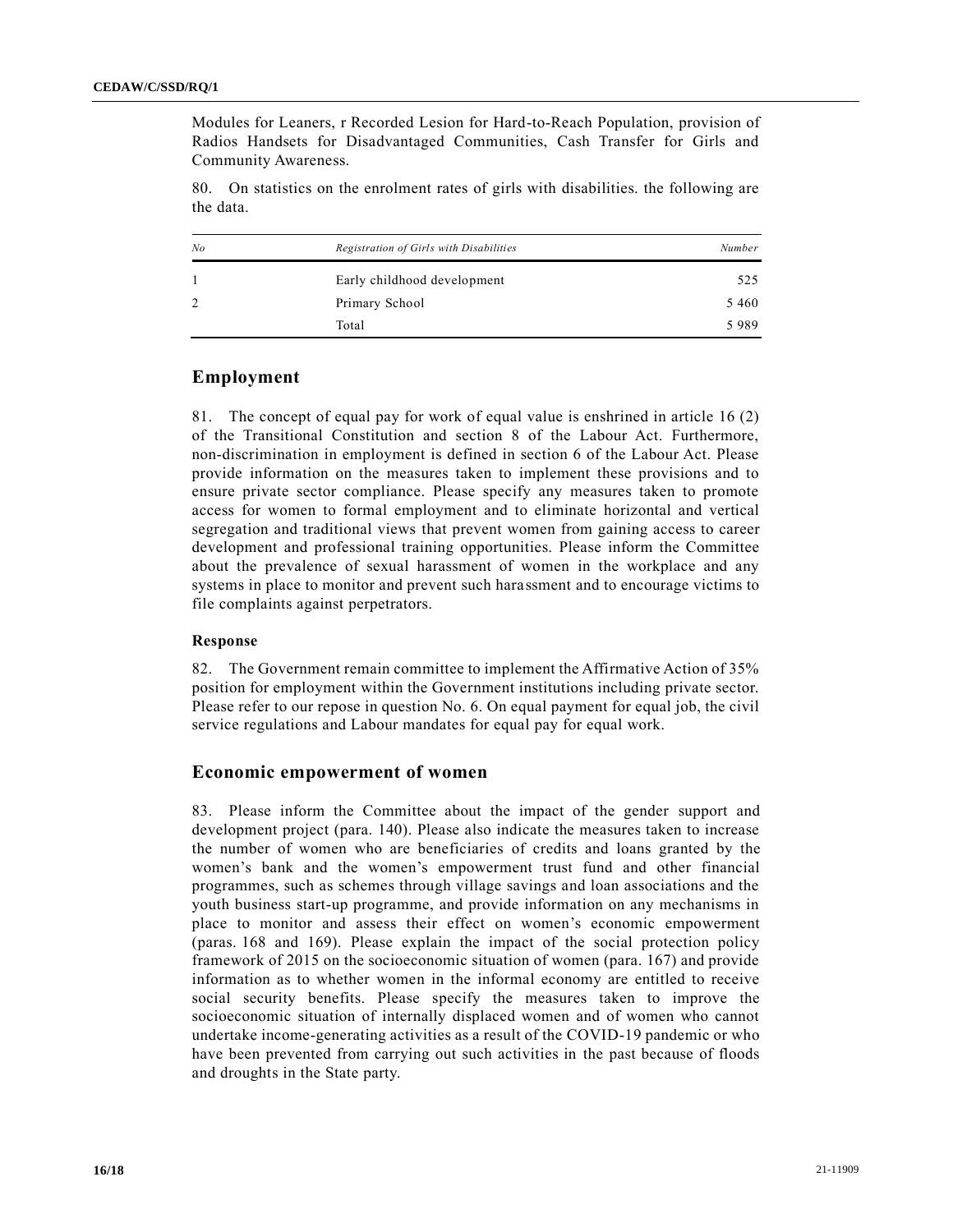#### **Response**

84. On the social protection policy framework of 2015 on the socioeconomic situation of women (para. 167) and provide information as to whether women in the informal economy are entitled to receive social security benefits. The government provides the rural women with agricultural tools and seeds for farming. There partners like the church organization who work with the rural women to improve their livelihood by supporting them with input for Agriculture for food security.

85. On specify the measures taken to improve the socioeconomic situation of internally displaced women, the government works with partners, UN-Women, UNFPA and UNDF including CSOs who support the internally displaced women to improve their lives through training the women and girls in tailoring, basket making hair dressing and crafts work for Income Generating Activities.

86. On women who cannot undertake income-generating activities as a result of the COVID-19 pandemic the women were trained in new skills like liquid soap making and in tailoring to produce face masks and these activities replaced the former activities COVID 19 pandemics have prevented from carrying out such activities in the past work they were doing. On those who have floods and droughts in the State party, they got displaced and were supported directly by partners and government provided relief food.

## **Health**

87. Please indicate the availability of health services, health workers and essential drugs for women and girls, including in the context of the COVID-19 pandemic, particularly for those living in rural areas and internally displaced women, and indicate the human, technical and financial resources allocated to the health sector and the impact of relevant policies and strategies on the health and well-being of women (paras. 150 and 151). Please specify any measures taken to continue to improve maternal health outcomes, including under the national strategic plan on reproductive health of 2013, as well as the availability and accessibility of sexual and reproductive health care, modern contraceptive methods and specialized treatment for women and girls following sexual and gender-based violence, including at one-stop centers. Please explain the procedures concerning police form 8, how women and girls in rural areas usually receive the form and the measures taken to facilitate access to health care for women and girls who are victims of sexual and gender-based violence. Please describe the strategies, policies and programmes in place to address cases of obstetric fistula, low rates of antenatal care coverage and births attended by skilled health personnel as well as malnutrition among pregnant and breastfeeding women.

88. Please explain the measures taken to address low rates of contraception use. Please also update the Committee on the impact of the national strategic plan on HIV/AIDS for the period 2018–2022 on the prevalence of HIV/AIDS among women, on access of women to antiretroviral treatment and on the prevention of mother-tochild transmission, particularly concerning women living in areas affected by localized armed conflict and instability and women in prostitution. Please also specify the measures taken to ensure the accessibility of health-care services for women with disabilities.